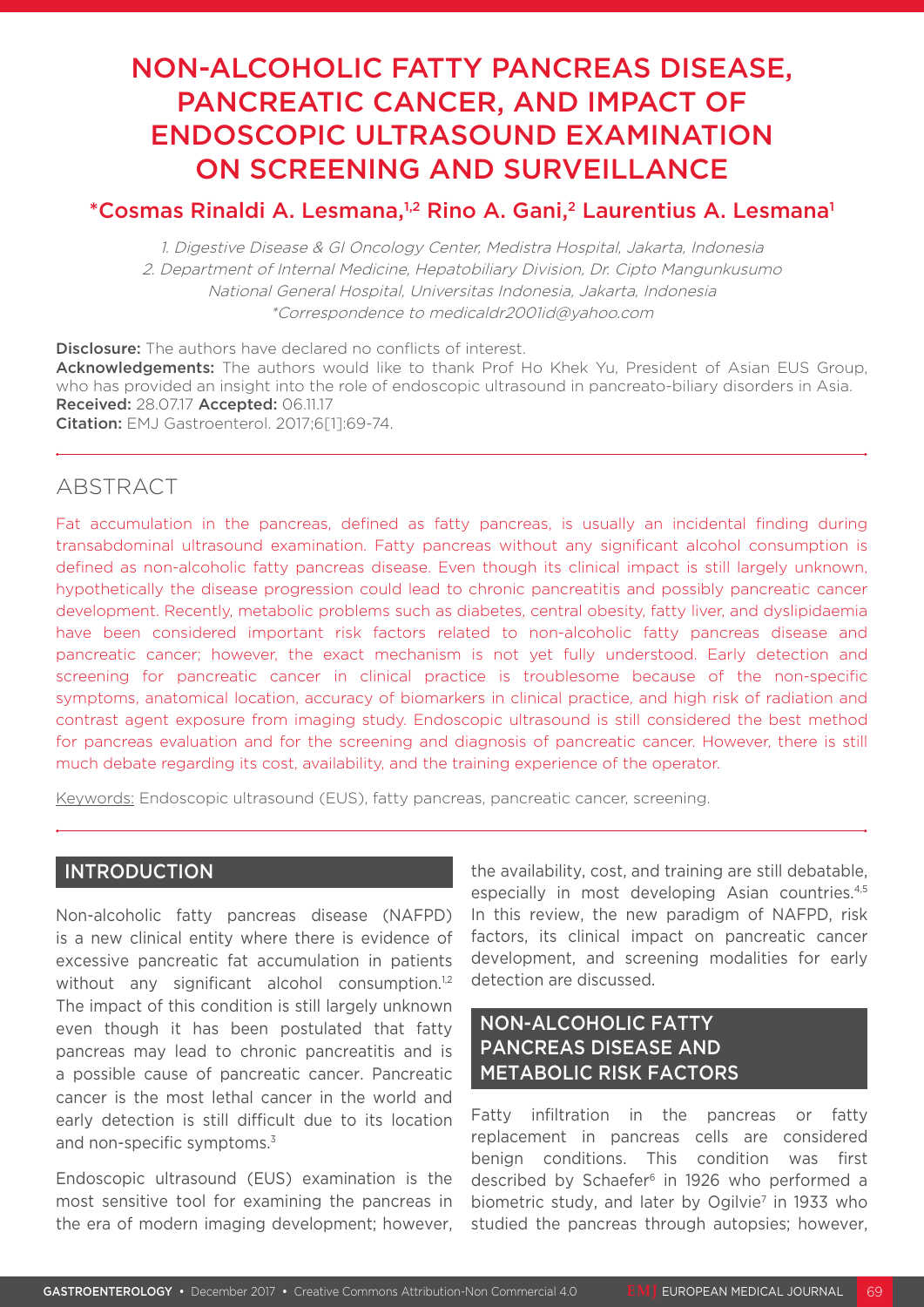the impact of this condition in clinical practice is still largely unknown.<sup>8</sup> The prevalence of NAFPD has been reported in the USA as well as in Asian countries as ranging from 16–35%.9-12 Later, the term NAFPD was described in relation to obesity and metabolic syndrome. Free fatty acid (FFA) is key to insulin resistance pathogenesis; this wellknown condition makes a significant contribution to most metabolic disorders, such as diabetes, hypertension, dyslipidaemia, and non-alcoholic fatty liver disease (NAFLD). There have been many studies showing that metabolic factors are strongly related to NAFPD.<sup>13-16</sup> Fat accumulation in the pancreas is hypothesised to be strongly related to the increase of circulating FFA, not only from the visceral adipose tissue but also predominantly from the subcutaneous adipose tissue. That is why obesity, and especially central obesity, is thought to play the biggest role in NAFPD development and its progression.<sup>17</sup>

A strong association between the presence of NAFLD and NAFPD has been shown in some studies.18-20 This concomitant phenomenon could be as high as 50% in both Asian and Western countries, these conditions share the same possible pathogenesis. Studies in the Hong Kong Chinese population showed a significant correlation between NAFPD and NAFLD (odds ratio [OR]: 2.22; 95% confidence interval [CI]: 1.88-2.57; p<0.001).18-20 A study found that there was a direct relationship between fatty pancreas and fatty liver in central obesity.21 In patients with biopsy-proven NAFLD, the pancreatic fat was shown to correlate significantly with the severity of hepatic steatosis.<sup>21</sup> There is a controversial study about this finding; however, the study sample was too small.<sup>22,23</sup>

Other investigations revealed that there is a strong relationship between NAFPD and diabetes, even though there is no prospective study yet to explore the clear mechanism in this condition.<sup>12,16</sup> Wong et al.<sup>12</sup> found that patients with NAFPD have a higher chance of developing insulin resistance. This study also showed that obesity and hypertriglyceridaemia were independent risk factors for NAFPD (OR: 1.79 and 3.16, respectively). It has been postulated that NAFPD can precede pre-diabetes and lead to diabetes development. Even though the exact mechanism is not yet clear, the damage and fat replacement at the acinar cells could further lead to β-cell dysfunction. This fat accumulation could lead to reactive oxygen species activation, increasing oxidative stress and resulting in β-cell apoptosis.<sup>24,25</sup> Alternatively,

another possible mechanism of fatty pancreas development is due to congenital syndromes, including cystic fibrosis, Shwachman–Diamond syndrome, Johanson–Blizzard syndrome, and heterozygous carboxyl-ester-lipase mutations.<sup>1</sup>

Detection of pancreatic steatosis is challenging in clinical practice, since it is usually an incidental finding during transabdominal ultrasound. The diagnosis of fatty pancreas is based on ultrasound imaging that shows diffuse hyperechoic parenchyma when compared to the kidney. Its retroperitoneal anatomical location makes the pancreas more difficult to visualise, especially in overweight or obese patients. Some imaging modalities have been used to quantify the fat content, such as magnetic resonance imaging (MRI), since this modality can identify more accurate fat infiltration. However, transabdominal ultrasound is still easier to use without any risk of radiation or contrast agent.<sup>2</sup>

#### PANCREATIC CANCER, RISK FACTORS, SCREENING, AND EARLY DETECTION

Pancreatic cancer is still the most lethal cancer in the world, and it has a very poor prognosis. Most patients with pancreatic cancer present at a late stage of the disease because it is still difficult to detect in the earlier stages of cancer development.<sup>26</sup> Smoking, chronic pancreatitis, diabetes, and heavy alcohol consumption are the most common risk factors for pancreatic cancer development. However, obesity and metabolic syndrome are also considered to be important risk factors for pancreatic cancer development even though the exact mechanism requires further study. There are several pathways that explain the role of metabolic syndrome and cancer development, such as insulin-like growth factor-1 (IGF-1) pathway, hyperinsulinaemia, insulin resistance, and impact of hyperglycaemia. Evidence from colon cancer cases show a strong correlation between overexpression of IGF-1 receptors and apoptosis resistance cancer cells. In diabetes or metabolic syndrome patients, the levels of IGF-1 are decreased. Other conditions, such as insulin resistance and advanced glycation end-products due to hyperglycaemia, are also related to more advanced cancer.<sup>27,28</sup> The phenomenon can be explained based on interaction between factors.

The pancreas is composed of endocrine and exocrine cells. Most pancreatic cancers, originate from the exocrine gland; ductal adenocarcinoma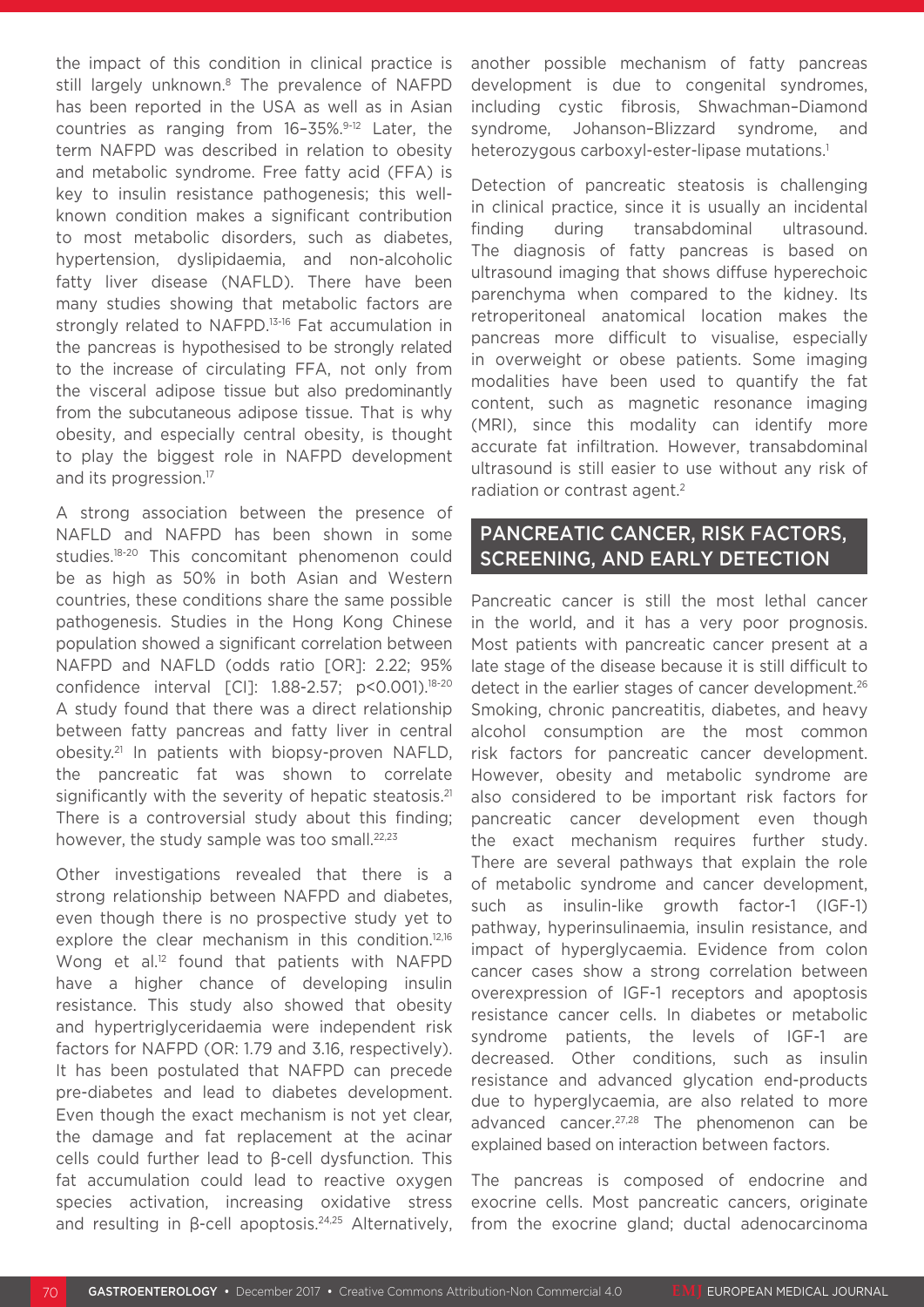is the most common type. The acinar cells injury is initiated by fat replacement when there is high FFA released by peripheral adipose tissue. The excess fat replacement will worsen the fatty pancreas condition. High FFA, especially in obese patients, will also cause an imbalance of adipocytokines and lead to inflammation. Fatty pancreas or pancreatic steatosis has been hypothesised to have a similar mechanism with the spectrum of NAFLD. It has been postulated that oxidative stress can arise from long-standing fat accumulation, which leads to proinflammatory cytokine release. Chronic fat accumulation in the pancreas with chronic inflammation may lead to chronic pancreatitis and, possibly, to cancer development.17

Screening early pancreatic cancer is another challenge in clinical practice. Most pancreatic cancer symptoms are non-specific; the most common symptoms are dyspepsia, back pain, abdominal pain, bloating, changes in bowel habit, lethargy, and weight loss. It is important to have an accurate tool for screening and detection during the very early stages of the disease. There are biomarkers and imaging techniques that are usually used for early detection and screening. The most common marker used to detect pancreatic cancer development is CA 19-9. However, the wide range of sensitivity and specificity (68–91%) means this marker is not ideal for clinical use; additionally, high levels of CA 19-9 can also be found in several other conditions, such as cholangitis, gastrointestinal cancer, and biliary cancer, which could potentially result in misdiagnosis.29 Other biomarkers, including *CEACAM1*, *MMP-7*, TIMP-1, and *MUC1*, have been studied; however, even though some of these markers showed better accuracy in cancer detection when combined with the older screening mechanisms, CA 19-9 is still considered inadequate, especially due to genetic heterogeneity. Another study<sup>29</sup> looking at a combination of  $CA$  19-9, albumin, and IGF-1 showed that this combination could differentiate between chronic pancreatitis and pancreatic cancer with a sensitivity and specificity >90%. The major drawback is that the training set of the biomarkers may not be valid due to a higher level of collected samples. A novel biomarker study,<sup>30</sup> based on a microRNA assay, has also been carried out.29,30 However, there is a controversial issue regarding the removal of pancreatic juice through invasive procedures, such as endoscopic retrograde cholangiopancreatography. microRNA has been used for plasma examination; however, a challenge with this detection method is ensuring diagnostic

accuracy. To ensure the accuracy of this method before it is used in routine clinical examination, it should be validated in a large cohort. Imaging techniques, such as multi-detector helical computed tomography (CT) scan and MRI, have shown good diagnostic accuracy in the detection of pancreatic cancer. The sensitivity and specificity ranged from 80% to >90%.30 However, the radiation exposure and contrast agent issues mean a regular CT scan is not the preferred option for routine screening and detection. Imaging techniques such as magnetic resonance cholangiopancreatography could provide useful information about early pancreatic changes, but the patient's co-operation during examination and the time needed for each examination makes this technique uncomfortable for most of the patients, especially elderly patients.<sup>31</sup>

## ENDOSCOPIC ULTRASOUND AND ITS IMPACT IN PANCREATIC CANCER SCREENING AND SURVEILLANCE

In the diagnostic development era, endoscopic ultrasound (EUS) is known as the most sensitive method for the pancreas and biliary system. This tool has been introduced in 1980 and mostly used for diagnostic purposes only. Recently EUS has been used not only for diagnostic but also for interventional (such as fine needle aspiration [FNA]) and therapeutic purpose (such as EUS pancreatic pseudocyst drainage, EUS celiac axis block, and EUS biliary drainage).<sup>4,32</sup>

Pancreatic cancer screening and high pancreatic risk lesion surveillance has become a big topic for debate. The high-risk individuals are persons who have a strong family history of pancreatic cancer, especially in two or more first-degree relatives, other inherited conditions such as familial adenomatous polyps, *HNPCC*, *BRCA1* carrier, hereditary pancreatitis, and cystic fibrosis. Patients with familial atypical multiple mole melanoma (FAMM) and Peutz–Jeghers syndrome also part of the high-risk individuals. The poor survival rate and the lack of significant increase in success rate in pancreatic cancer even after surgery (only 10–20% for 5-year survival rate) makes improving diagnostic efforts a vital endeavour. The small percentage increase of pancreatic cancer incidence every year results in the current screening programmes losing cost-effectiveness. Currently, however, screening in the early stages of the disease and finding the advanced stage (including involvement of lymph node and vascular invasion) remain the only hope for longer survival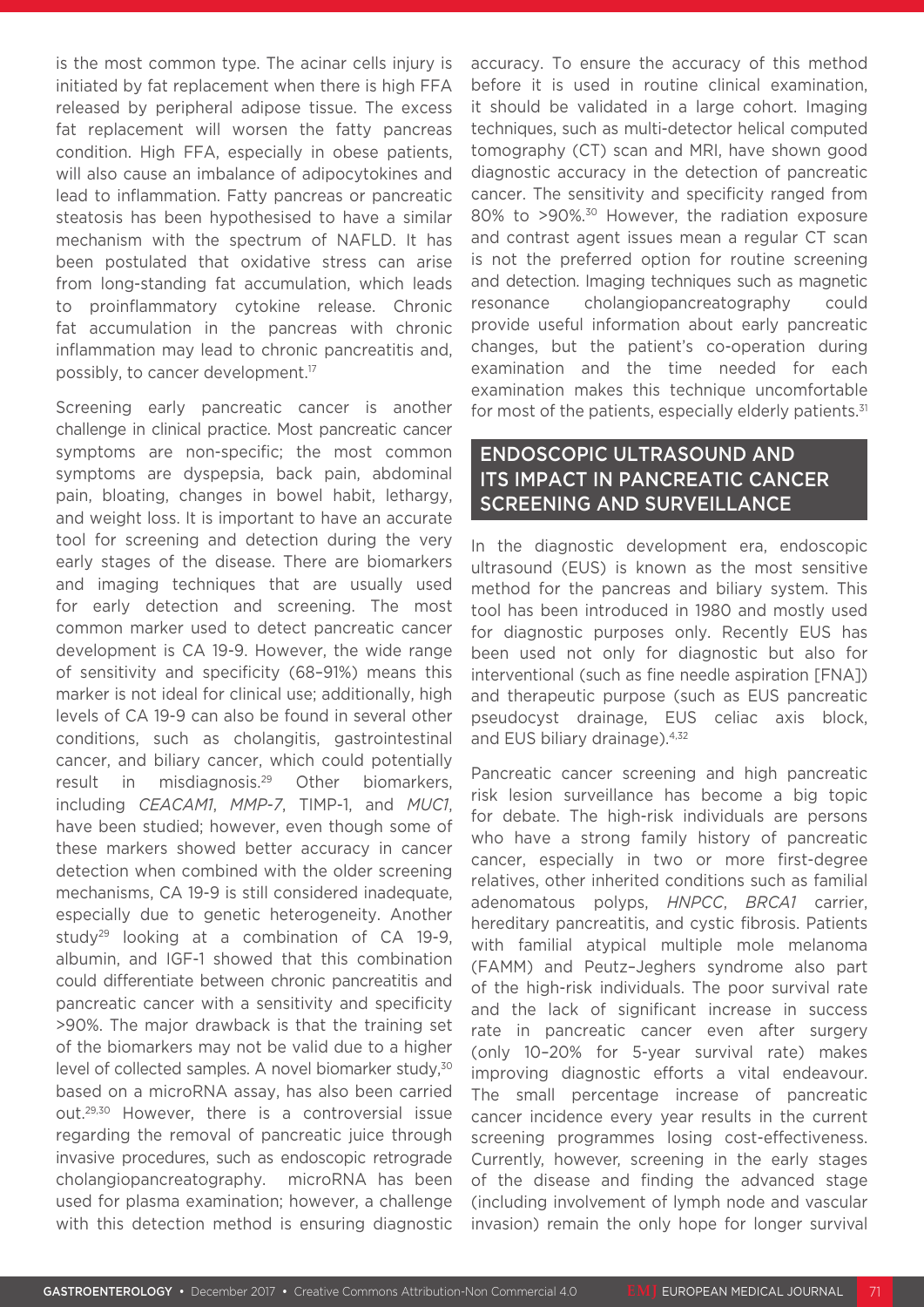achievement. Detection of high-risk lesions may be more useful since surgery can be done in the very early stage of the disease. A study by Brentnall et al.<sup>33</sup> in 14 patients showed that EUS has an important role in diagnosing some abnormalities that could not detected by CT scan or MRI. Surgery results revealed dysplasia lesions in some of the patients who were previously highlighted by EUS procedures. Another screening and surveillance study<sup>34</sup> for pancreatic cancer detection in some family members of patients with high risk factors, such as *HNPCC*, FAMM, and Peutz–Jeghers syndrome, found that some of these patients' family members suffered from pancreatic cancer.



Figure 1: Endoscopic ultrasound image showing bright hyperechoic of pancreas parenchyma.



Figure 2: Endoscopic ultrasound image showing a fine needle aspiration performed in a pancreatic head mass.

The imaging studies, such as CT scan, MRI, and even positron emission tomography could not detect any abnormalities in these pancreatic cancer patients; however, they were detected by EUS examination.<sup>34</sup> This issue has also been proven by some studies where EUS was performed in high-risk patient groups and when detecting high-risk lesions or possible precursor lesions in patients that underwent surgery. After surgery, significantly longer survival was achieved (disease free >5 years); however, it is important to note the small sample size used in these studies. $35,36$ The main problem in real-world clinical practice is that no symptoms are present in pancreatic cancer lesion <1 cm and most patients come with painless jaundice or biliary obstruction which is a sign of advance disease.37

Compared to other imaging modalities, the close range of pancreas examination from the stomach makes EUS the most accurate imaging modality (80–90%) even though it is still operator dependent (Figure 1).38 The EUS-FNA (Figure 2) technique enables 'one-stop shopping', where biopsy of the suspicious nodule can be performed at the same time as screening; furthermore, EUS-FNA has been proven to have high diagnostic accuracy (>90%).<sup>39</sup> This method has overcome the old method of endoscopic retrograde cholangiopancreatography to do a biopsy or brush cytology. Another advantage of using EUS is that it can detect smaller (<2 cm) lesions more accurately than CT scan or MRI.40 A systematic review<sup>41</sup> comparing EUS with CT scan examination in pancreatic mass detection showed the superiority of EUS over CT scan (Table 1). However, MRI can detect small cysts accurately, meaning the combination of EUS and MRI has become the main option in screening precursor lesion.40,41 Recently, most of the cystic lesions in the pancreas can be clearly evaluated by EUS examination, especially for intraductal papillary mucinous neoplasm and mucinous cystic neoplasm. The carcinoembryonic antigen from the cystic fluid can also be an important marker to predict high-risk cystic lesions. However, since most cystic lesions do not progress to malignant lesions, the routine use of EUS screening is being debated, especially regarding the cost, training to carry out the process, and the invasiveness of the procedure. Another difficult problem with EUS is diagnosing possible malignancy in patients with chronic pancreatitis, diffusely infiltrating cancer, and recent acute pancreatitis.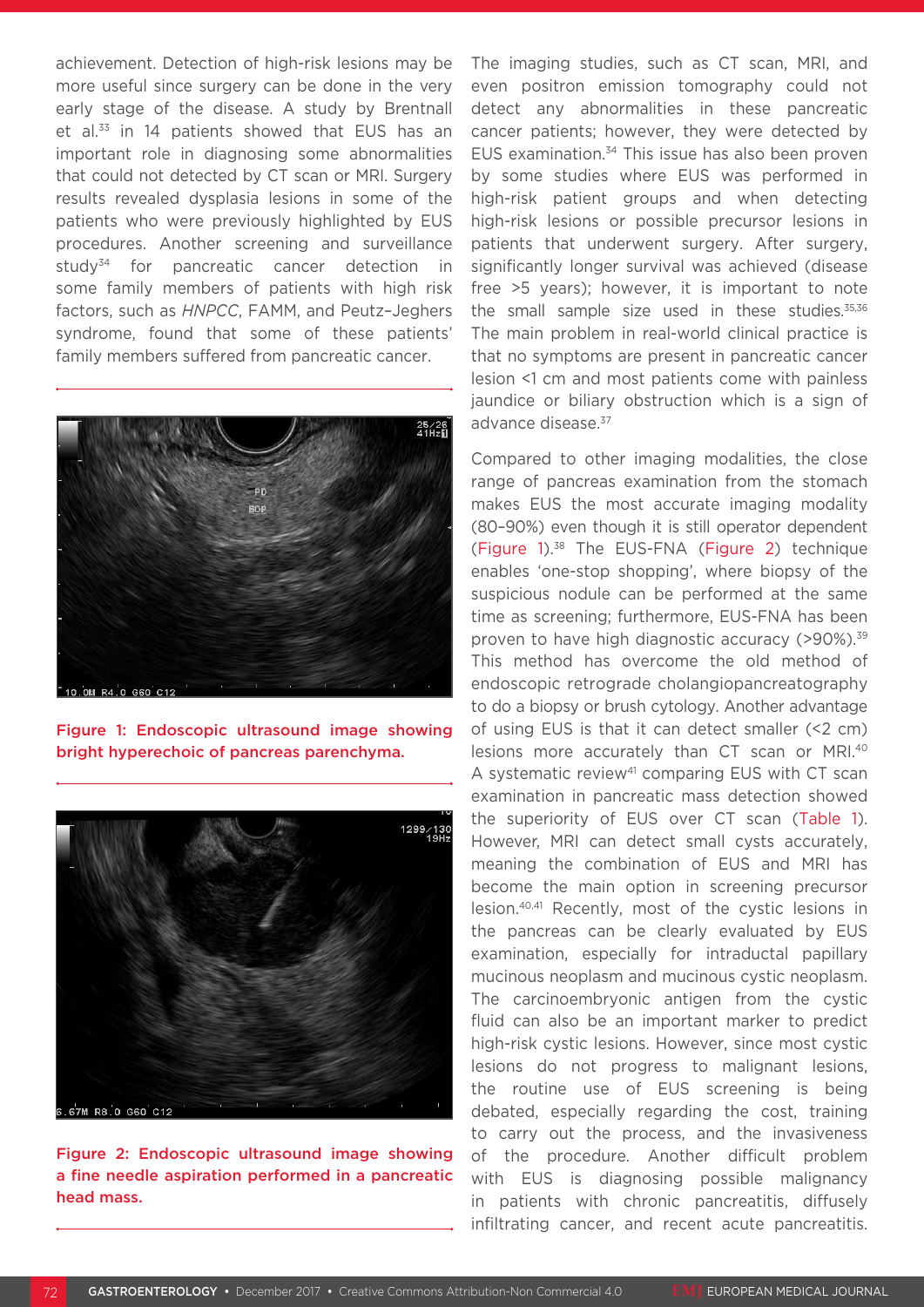#### Table 1: Impact of endoscopic ultrasound study on pancreatic cancer detection.

| Study                          | Design                                                         | No. of patients or studies       | Outcome                                                                                      |
|--------------------------------|----------------------------------------------------------------|----------------------------------|----------------------------------------------------------------------------------------------|
| Brentnall et al. <sup>33</sup> | Case series in high-risk<br><i>individuals</i>                 | 14 patients with<br>abnormal EUS | 7 patients with<br>dysplasia from Whipple<br>surgery results                                 |
| Canto et al. $35$              | EUS screening prospective<br>study in high-risk<br>individuals | 29 patients with<br>abnormal EUS | Pancreatic neoplasia in<br>7 patients who underwent<br>Whipple surgery based<br>on EUS study |
| Dewitt et al. <sup>41</sup>    | A systematic review                                            | 11 studies                       | EUS is superior to CT scan<br>examination for detection<br>and staging                       |

#### CT: computed tomography; EUS: endoscopic ultrasound.

The novel technology, EUS elastography, is a promising tool for detecting pancreatic mass more accurately than conventional EUS because it can give a better visualisation of tissue elasticity so it can target the lesion by avoiding less fibrotic areas.42,43 Transabdominal ultrasound may be more simple, comfortable, and cost-effective for most of the patients; however, the anatomical location and the patient's preparation and condition can make the process difficult to assess.<sup>44</sup>

#### into the field of gastroenterology. Patients with high-risk factors, such as *HNPCC*, FAMM, and Peutz–Jeghers syndrome, and their family members should be strongly recommended to undergo EUS screening and surveillance. Patients with metabolic risk factors, such as NAFLD, diabetes, obesity, and dyslipidaemia, might be considered for early screening examination. However, the risk-benefit ratio should always be the main consideration in clinical practice.

development. The role of EUS in early detection and screening surveillance has given a new insight

# **CONCLUSION**

NAFPD is a new emerging disease that is an important risk factor for pancreatic cancer

## REFERENCES

1. Coulier B. Pancreatic lipomatosis: An extensive pictorial review. J Belgian Soc. Rad. 2016;100(1):39:1-20.

2. Alempijevic T et al. Non-alcoholic fatty pancreas disease. Postgrad Med J. 2017;93(1098):226-230.

3. Dabizzi E et al. Diagnostic management of pancreatic cancer. Cancers (Basel). 2011;3(1):494-509.

4. Ahmed F. Endoscopic ultrasonography: Challenges and opportunities in the developing world. World J Gastrointest Pharmacol Ther. 2014;5(2):55-6.

5. Lesmana CR et al. Impact of endoscopic ultrasound procedures in various pancreatobiliary disorders in Indonesia based on a case series in a private hospital. Case Rep Gastroenterol. 2015;9(2):206-14.

6. Schaefer JH. The normal weight of the pancreas in the adult human being:

A biometric study. Anat Rec. 1926;32(2): 119-32.

7. Ogilvie RF. The islands of Langerhans in 19 cases of obesity. J Pathol 1933;37: 473-81.

8. Prachayakul V, Aswakul P. Pancreatic steatosis: What should gastroenterologists know? J Pancreas. 2015;16(3):227-31.

9. Sepe PS et al. A prospective evaluation of fatty pancreas by using EUS. Gastrointest Endosc. 2011;73(5):987-93.

10. Wang CY et al. Enigmatic ectopic fat: Prevalence of nonalcoholic fatty pancreas disease and its associated factors in a Chinese population. J Am Heart Assoc. 2014;3(1):297-304.

11. Lesmana CR et al. Prevalence of nonalcoholic fatty pancreas disease (NAFPD) and its risk factors among adult medical check-up patients in a private hospital: A large cross sectional study. BMC Gastroenterol. 2015;15(174):1-5.

12. Wong VW et al. Fatty pancreas, insulin resistance, and β-cell function: A population study using fat-water magnetic resonance imaging. Am J Gastroenterol. 2014;109(4):589-97.

13. Lee JS et al. Clinical implications of fatty pancreas: Correlations between fatty pancreas and metabolic syndrome. World J Gastroenterol. 2009;15(15): 1869-75.

14. Milburn JL et al. Pancreatic cells in obesity: Evidence for induction of functional, morphologic, and metabolic abnormalities by increased long chain fatty acids. J Biol Chem. 1995;270(3): 1295-9.

15. Wu WC, Wang CY. Association between non-alcoholic fatty pancreatic disease (NAFPD) and the metabolic syndrome: Case-control retrospective study. Cardiovasc Diabetol. 2013;12(1):77. 16. Ou HY et al. The association between